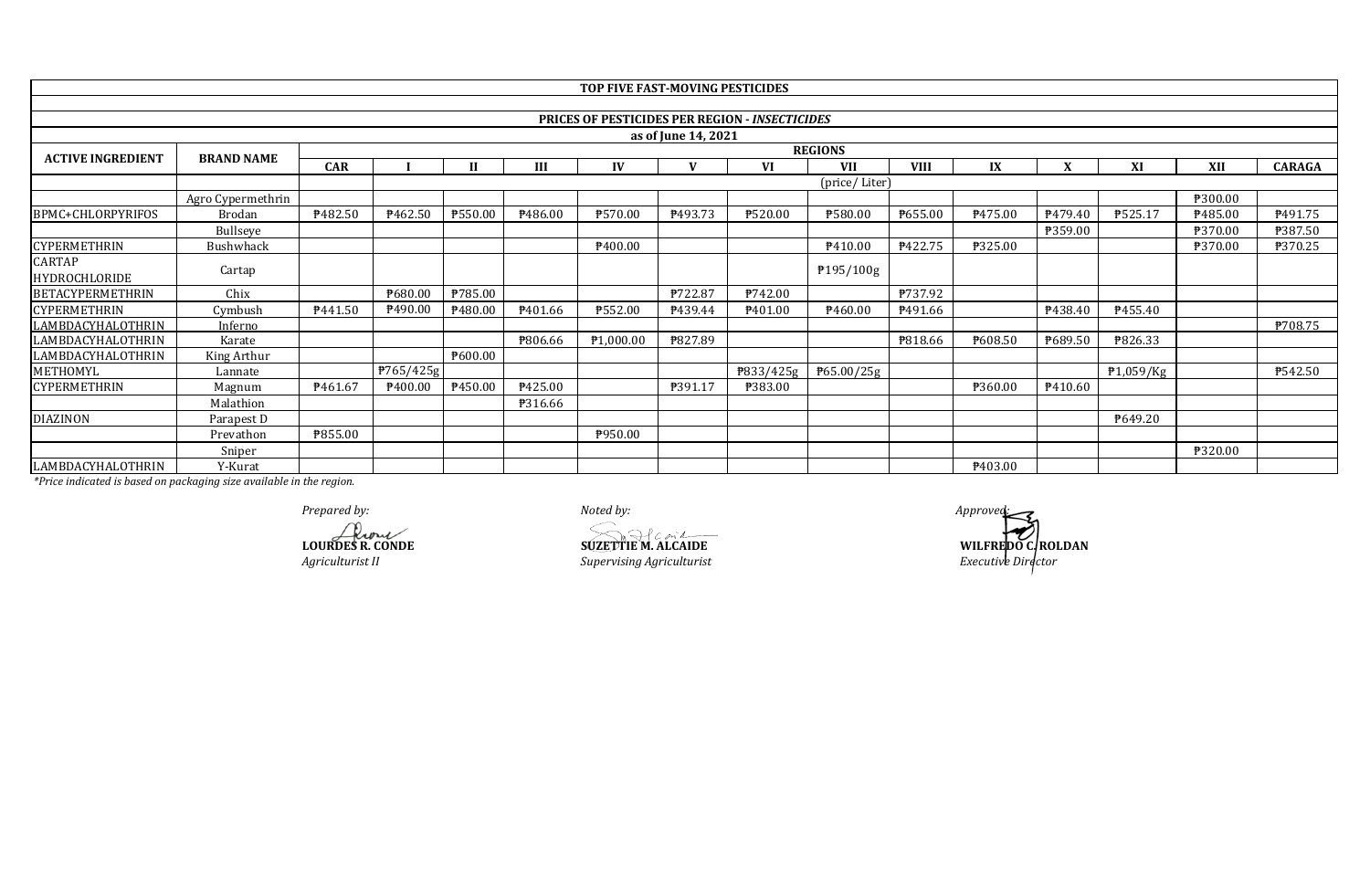|                                  |                      |            |                |              |                       |                       |                     | <b>PRICES OF PESTICIDES PER REGION - HERBICIDES</b> |               |                        |                          |             |         |                |                |
|----------------------------------|----------------------|------------|----------------|--------------|-----------------------|-----------------------|---------------------|-----------------------------------------------------|---------------|------------------------|--------------------------|-------------|---------|----------------|----------------|
|                                  |                      |            |                |              |                       |                       | as of June 14, 2021 |                                                     |               |                        |                          |             |         |                |                |
| <b>ACTIVE INGREDIENT</b>         | <b>BRAND NAME</b>    |            |                |              |                       |                       |                     | <b>REGIONS</b>                                      |               |                        |                          |             |         |                |                |
|                                  |                      | <b>CAR</b> |                | $\mathbf{H}$ | Ш                     | IV                    | $\mathbf{V}$        | <b>VI</b>                                           | <b>VII</b>    | <b>VIII</b>            | IX                       | $\mathbf X$ | XI      | XII            | <b>CARAGA</b>  |
|                                  |                      |            |                |              |                       |                       |                     |                                                     | (price/Liter) |                        |                          |             |         |                |                |
| 2,4-D IBE                        | 2-4D Ester           |            |                |              |                       | ₹450.00               | ₱340.00             |                                                     |               | ₱398.75                |                          |             | ₱308.67 |                | <b>P303.75</b> |
|                                  | 24D                  |            | ₹300.00        |              |                       |                       |                     |                                                     | P340.00       |                        | P255.00                  |             |         |                |                |
| BUTACHLOR+PROPANIL               | Advance              |            |                |              |                       |                       |                     | ₹627.00                                             |               |                        |                          |             | ₱652.50 | ₱980.00        |                |
|                                  | Agro Bonds           |            |                |              |                       |                       |                     |                                                     |               |                        |                          |             |         | ₱480.00        |                |
|                                  | Clear-out            | ₱347.72    | ₱345.00        | ₱380.00      |                       |                       |                     |                                                     |               |                        |                          |             | ₱348.00 | * $7.000$ /gai | ₱367.50        |
| BUTACHLOR+2,4-D IBE              | Grandslam            |            |                |              |                       |                       |                     |                                                     |               | ₱556.00                |                          |             |         |                |                |
| <b>GLYPHOSATE IPA</b>            | Ground Plus          |            |                |              |                       |                       |                     |                                                     |               |                        | $*$ <del>P</del> 919/gal | P296.00     | ₱306.00 | *#980/gal      | <b>P318.33</b> |
| 2,4-D AMINE                      | Hedonal              |            |                |              |                       |                       | P408.50             |                                                     |               |                        |                          |             |         |                |                |
| BUTACHLOR+PROPANIL               | Hero                 |            |                |              |                       |                       |                     |                                                     | P615.00       | P632.33                |                          |             |         |                |                |
|                                  | Machete              | P603.12    | <b>P500.00</b> | ₱650.00      | ₱550.00               | ₱750.00               | P655.79             |                                                     |               | P673.00                |                          |             |         |                | ₱592.50        |
| <b>GLYPHOSATE IPA</b>            | Mower                |            |                |              |                       |                       |                     | P415.00                                             | P410.00       |                        |                          |             |         |                |                |
| <b>BISPYRIBAC SODIUM</b>         | Nominee              |            |                |              |                       | P <sub>1,650.00</sub> |                     | P <sub>1,230.00</sub>                               |               |                        |                          |             |         |                |                |
| <b>GLYPHOSATE IPA</b>            | Power                |            |                |              | ₱350.00               |                       |                     |                                                     |               |                        |                          |             |         |                |                |
| PYRIBENZOXIM                     | Pyanchor             |            |                |              | P <sub>1,240.00</sub> |                       |                     | *#870/500ml                                         |               |                        |                          |             |         |                |                |
| PYRIBENZOXIM+CYHALOFO<br>P BUTYL | Pyanchor Ultra       |            | *#850/500ml    |              |                       |                       | ₱1,430.96           |                                                     |               | P <sub>1</sub> ,461.22 |                          |             |         |                |                |
|                                  | Roque                |            |                |              |                       |                       |                     |                                                     |               |                        |                          | ₹583.00     |         |                |                |
| <b>GLYPHOSATE IPA</b>            | Round up             | P411.41    | ₱395.00        |              |                       | ₱420.00               |                     |                                                     |               |                        | *#1,425/gal              | ₱409.20     | P434.33 | *P1,390/gal    | ₹450.00        |
|                                  | Save Time            | ₱340.00    |                | ₱350.00      |                       |                       |                     |                                                     |               |                        |                          |             |         |                |                |
|                                  | <b>Sharp Shooter</b> |            |                |              | P430.00               |                       |                     |                                                     |               |                        |                          |             |         |                |                |
| <b>GLYPHOSATE IPA</b>            | Slash                |            |                |              |                       |                       |                     |                                                     | P456.66       |                        |                          |             |         |                |                |
| PRETILACHLOR                     | Sofit 300 EC         |            |                |              | P912.50               | ₱980.00               | ₱952.17             | P938.00                                             |               |                        |                          |             |         |                |                |
| <b>GLYPHOSATE IPA</b>            | Spitfire             | ₱345.00    |                | ₱350.00      |                       |                       |                     |                                                     |               |                        |                          |             |         |                |                |
| <b>GLYPHOSATE IPA</b>            | Tekweed              |            |                |              |                       |                       |                     |                                                     | P400.00       |                        |                          |             |         |                |                |
| <b>GLYPHOSATE IPA</b>            | Todo Max             |            |                |              |                       |                       |                     |                                                     |               |                        | * <del>P</del> 868/aal   | P295.00     |         |                |                |
| <b>GLYPHOSATE IPA</b>            | Triple 8             |            |                | ₱350.000     |                       |                       |                     |                                                     |               |                        | ₱310.00                  | ₱359.60     |         |                |                |

*Prepared by: Noted by: Approved:*

**LOURDES R. CONDE**<br> **LOURDES R. CONDE**<br> *Agriculturist II*<br> *Supervising Agriculturist* 

**WILFREDO C. ROLDAN** *Executive Director*

*Agriculturist II Supervising Agriculturist*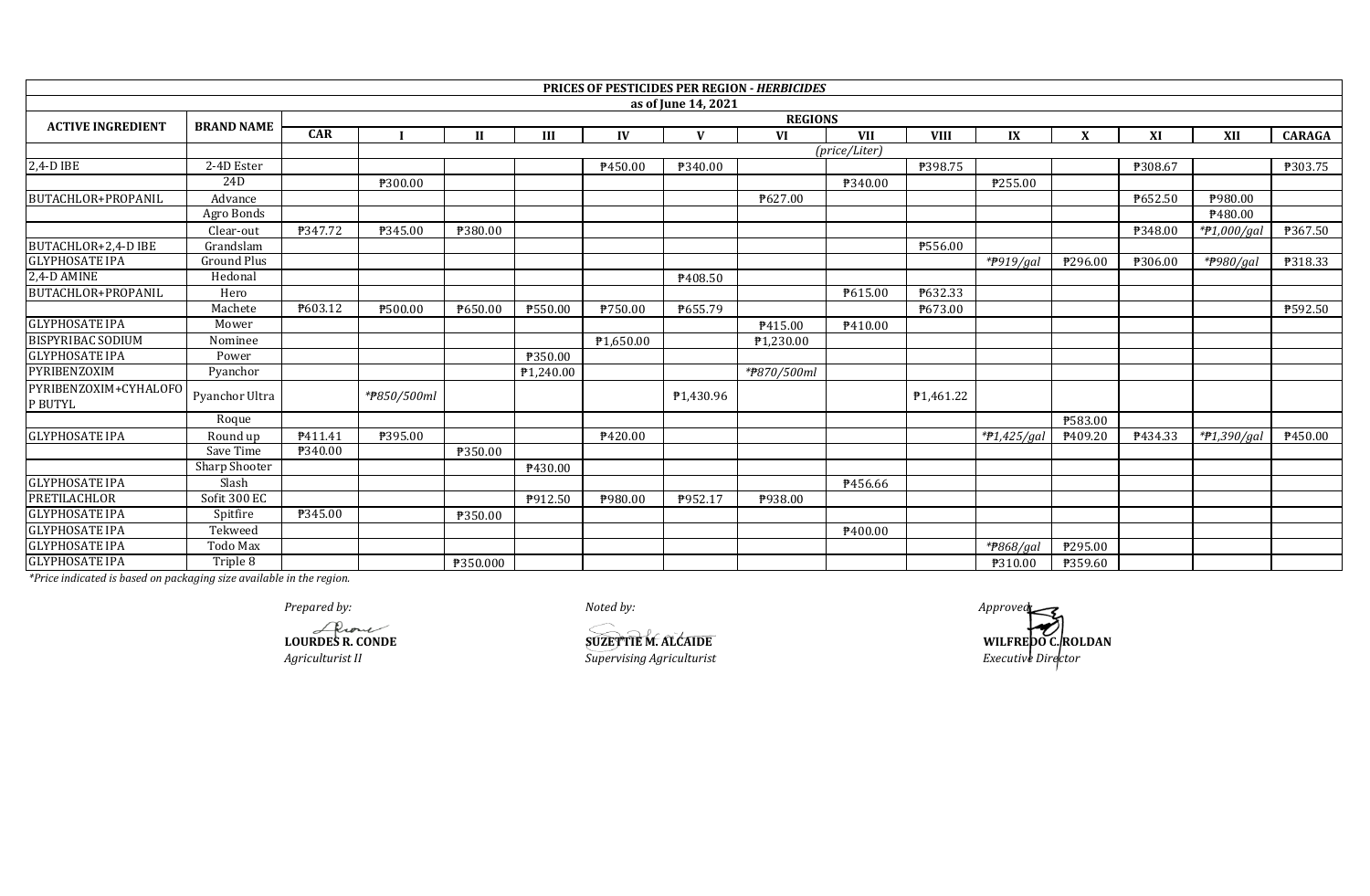|                           |                   |                |                |                       |                |                        | <b>PRICES OF PESTICIDE PER REGION - FUNGICIDES</b> |            |             |             |              |                |           |             |               |  |
|---------------------------|-------------------|----------------|----------------|-----------------------|----------------|------------------------|----------------------------------------------------|------------|-------------|-------------|--------------|----------------|-----------|-------------|---------------|--|
|                           |                   |                |                |                       |                |                        | as of June 14, 2021                                |            |             |             |              |                |           |             |               |  |
| <b>ACTIVE INGREDIENT</b>  | <b>BRAND NAME</b> |                | <b>REGIONS</b> |                       |                |                        |                                                    |            |             |             |              |                |           |             |               |  |
|                           |                   | <b>CAR</b>     |                | $\mathbf{I}$          | Ш              | IV                     | V                                                  | VI         | <b>VII</b>  | <b>VIII</b> | IX           | X              | XI        | XII         | <b>CARAGA</b> |  |
|                           |                   |                |                |                       |                |                        |                                                    |            | (price/kg.) |             |              |                |           |             |               |  |
|                           | Antracole         |                |                |                       |                |                        |                                                    | ₱750.00    |             |             |              | P495.00        |           | ₱630.00     | ₱666.50       |  |
| DIFENOCONAZOLE+PROPIO     | Armure            | *#710/250ml    |                | *#780/250ml           | *#670/250ml    |                        | *P663.28/250 ml                                    |            |             |             | *P625/250 ml |                |           |             |               |  |
| <b>BENOMYL</b>            | Benomax           |                |                | *#180/100g            |                |                        |                                                    |            |             |             |              |                |           |             |               |  |
| CHLOROTHALONIL            | Daconil           |                |                |                       |                |                        |                                                    |            |             |             |              |                | P931.00   | *#890/L     |               |  |
| MANCOZEB                  | Dithane           | P638.47        | ₱520.00        | ₱650.00               | <b>P550.00</b> | ₱650.00                | ₱584.77                                            | *#253/250g | P632.50     |             | ₱485.00      | ₱555.25        | ₱564.00   | ₱560.00     | ₱536.66       |  |
| <b>THIOPHANATE METHYL</b> | Fungitox          |                |                |                       |                |                        |                                                    |            |             |             |              |                | ₱565.00   |             | P558.33       |  |
| <b>BENOMYL/MANCOZEB</b>   | Fungufree         |                |                |                       | P445.00        |                        | ₱394.17                                            |            |             |             |              |                |           |             |               |  |
| <b>COPPER HYDROXIDE</b>   | Funguran          |                |                | ₱695.00               |                |                        | ₱702.50                                            |            | ₱835.00     | P675.00     |              | ₱662.50        |           |             |               |  |
| <b>COPPER HYDROXIDE</b>   | Funguran OH       | <b>P719.60</b> |                |                       | ₱655.00        | P970.00                |                                                    | ₱672.00    |             |             |              |                |           |             |               |  |
| <b>MANCOZEB</b>           | Ganazeb           |                |                |                       |                |                        |                                                    |            |             |             |              |                |           |             | P492.50       |  |
| <b>COPPER HYDROXIDE</b>   | Kocide            |                |                | P <sub>1,060.00</sub> |                | $\overline{P1,150.00}$ |                                                    |            | ₱1,067.00   | P970.00     | P965.00      | P945.00        |           |             | ₱1,020.00     |  |
|                           | Manager           | P616.50        |                |                       |                |                        |                                                    | ₱500.00    | P615.00     |             |              |                |           |             |               |  |
| MANCOZEB                  | Mancozeb          |                |                |                       | ₱380.00        |                        |                                                    |            |             |             | ₱384.00      |                |           |             |               |  |
| <b>MANCOZEB</b>           | Manzate           |                |                |                       |                |                        | P472.50                                            |            | *#152/250g  |             | P406.00      | <b>\452.00</b> | ₱470.25   |             |               |  |
| DIFENOCONAZOLE            | Montana           |                | *P950/500ml    |                       |                |                        |                                                    |            |             |             |              |                |           |             |               |  |
| TEBUCONAZOLE+TRIFLOX      | Nativo            |                |                |                       |                |                        |                                                    |            |             | ₱700.00     |              |                |           |             |               |  |
| <b>CUPROUS OXIDE</b>      | Nordox            |                |                |                       |                | ₱1,550.00              |                                                    |            |             | ₱1,650.00   |              |                |           |             |               |  |
| <b>MANCOZEB</b>           | Redeem            |                |                |                       |                |                        |                                                    |            |             | ₱395.50     |              |                |           |             |               |  |
| DIFENOCONAZOLE            | Score             |                | *#770/250ml    |                       |                |                        |                                                    |            |             |             |              |                |           | *#660/250ml |               |  |
|                           | Tango             |                |                |                       |                | ₱1,750.00              |                                                    |            |             |             |              |                |           |             |               |  |
| THIOPHANATE METHYL        | Topsin            |                |                |                       |                |                        |                                                    | ₱300.00    |             |             |              |                | ₱1,028.00 |             |               |  |
| MANCOZEB                  | Torogi Blue       | ₱607.16        |                |                       |                |                        |                                                    |            |             |             |              |                |           |             |               |  |
| MANCOZEB                  | Wallop            |                |                |                       |                |                        |                                                    |            |             |             |              |                |           | ₱375.00     |               |  |

*Prepared by: Noted by: Approved:*

**LOURDES R. CONDE**<br> **LOURDES R. CONDE**<br> *Agriculturist II*<br> *Supervising Agriculturist Agriculturist II Supervising Agriculturist*

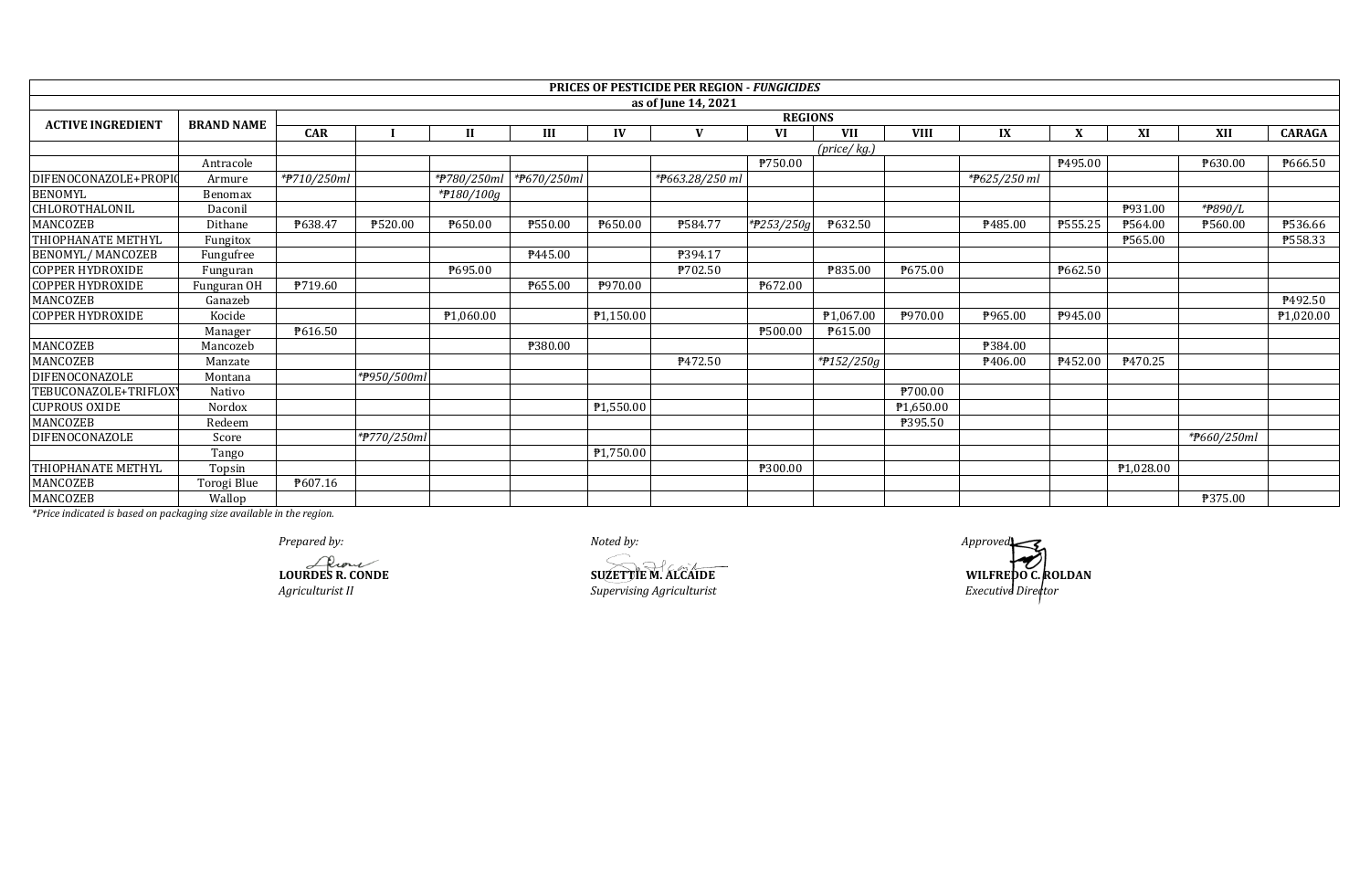|                                                              |                   |            |                             |                           |                       |             | <b>PRICES OF PESTICIDE PER REGION - MOLLUSCICIDES</b> |             |                         |                           |                |              |            |            |                          |  |
|--------------------------------------------------------------|-------------------|------------|-----------------------------|---------------------------|-----------------------|-------------|-------------------------------------------------------|-------------|-------------------------|---------------------------|----------------|--------------|------------|------------|--------------------------|--|
|                                                              |                   |            |                             |                           |                       |             | as of June 14, 2021                                   |             |                         |                           |                |              |            |            |                          |  |
| <b>ACTIVE INGREDIENTS</b>                                    | <b>BRAND NAME</b> |            | <b>REGIONS</b>              |                           |                       |             |                                                       |             |                         |                           |                |              |            |            |                          |  |
|                                                              |                   | <b>CAR</b> |                             | Н                         | Ш                     | IV          |                                                       | <b>VI</b>   | <b>VII</b>              | <b>VIII</b>               | IX             |              | XI         | XII        | <b>CARAGA</b>            |  |
|                                                              |                   |            |                             |                           |                       |             |                                                       |             | (price/kg.)             |                           |                |              |            |            |                          |  |
| NICLOSAMIDE & NICLOSAMIDE<br><b>ETHANOLAMINE SALT</b>        | Bayluscide        |            | *#85/35g                    | *#1,080/L                 | *#1,081/L             | *#1,230/L   | *#1,099.38/L                                          |             |                         |                           | *#1,042.00/L   | $*P1,102/L$  | *P983.75/L | *#545.00/L | $*P1,188.75/L$           |  |
| METALDEHYDE                                                  | Bayonet           | P286.44    |                             |                           | ₱292.50               | ₱300.00     | P285.94                                               | ₱271.00     | ₱310.00                 | ₱299.58                   | ₱257.50        | ₱294.33      |            | ₱280.00    |                          |  |
|                                                              | Cimarron          |            |                             |                           |                       |             |                                                       | ₱908.00     |                         | P874.16                   |                |              |            |            |                          |  |
| NICLOSAMIDE & NICLOSAMIDE<br><b>ETHANOLAMINE SALT</b>        | Hit               | *#88.5/35g | P90/35g                     | ₱880.00                   | *#800/350g            |             | *P900/350g *P891.25/350g                              |             |                         |                           |                |              |            |            |                          |  |
| NICLOSAMIDE ETHANOLAMINE SALT                                | Laser             |            |                             | ₱850.00                   |                       |             |                                                       |             | $*$ <del>P</del> 95/35g |                           |                |              |            |            |                          |  |
| NICLOSAMIDE ETHANOLAMINE SALT                                | Maskada           |            |                             |                           |                       |             |                                                       |             |                         |                           |                |              |            |            | ₱960.00                  |  |
|                                                              | Maso              |            |                             |                           |                       |             |                                                       | *#943/box** |                         |                           |                |              |            |            |                          |  |
| METALDEHYDE, NICLOSAMIDE, &<br>NICLOSAMIDE ETHANOLAMINE SALT | Moluxide          |            |                             |                           |                       |             |                                                       |             |                         |                           |                |              | ₱861.67    |            |                          |  |
| NICLOSAMIDE ETHANOLAMINE SALT                                | Niclomax          |            |                             |                           |                       | *#830/L     | *P841.43/350g                                         |             |                         |                           |                |              |            |            |                          |  |
|                                                              | Niclos M          |            |                             |                           |                       |             |                                                       |             | $*$ <b>P</b> 112.5/35g  | ₱933.50                   |                |              |            |            |                          |  |
|                                                              | Padan             |            |                             |                           |                       |             |                                                       |             |                         |                           |                |              | P965.50    |            |                          |  |
| NICLOSAMIDE & NICLOSAMIDE<br><b>ETHANOLAMINE SALT</b>        | Parakuhol         |            |                             |                           |                       |             |                                                       |             |                         |                           | *#725/350g     | *P951.0/L    | *P698.0/L  | $*$ 70/35g | <b>P720.00</b>           |  |
| NICLOSAMIDE ETHANOLAMINE SALT                                | Primalex          |            |                             |                           |                       |             |                                                       |             |                         |                           |                |              |            |            | ₱820.00                  |  |
| NICLOSAMIDE ETHANOLAMINE SALT                                | Shatter           |            |                             |                           |                       |             |                                                       |             | *#122.5/35g             | P1,014.55                 |                |              |            |            |                          |  |
|                                                              | Snailmate         |            |                             |                           |                       | *#850/350 g |                                                       |             |                         |                           |                |              |            |            |                          |  |
| METALDEHYDE, NICLOSAMIDE, &<br>NICLOSAMIDE ETHANOLAMINE SALT | Snailkill         | P240.00    |                             |                           | ₱235.00               |             |                                                       |             |                         |                           | P249.00        |              |            |            |                          |  |
| NICLOSAMIDE ETHANOLAMINE SALT                                | Surekill          |            | * $7103/35g$ * $7102.5/35g$ | $\frac{1}{4}$ +#980/box** | * <del>P</del> 95/35g |             |                                                       |             |                         | *#123.3/35g *#1,152.5/box |                | *#1067.5/box | P816.40    |            | *P950/350g *P1,055.1/box |  |
| NICLOSAMIDE ETHANOLAMINE SALT                                | Tagluscide        |            |                             | *#800/350g**              |                       |             |                                                       |             |                         |                           | *P872.5/350g** |              |            |            |                          |  |
| METALDEHYDE                                                  | Thump             |            |                             |                           |                       |             |                                                       | ₱225.00     |                         |                           |                | ₱259.00      |            | ₱285.00    |                          |  |

\*Price indicated is based on packaging size available in the region.<br>\*\*10 sachets/box of 35g

Prepared by:

**LOURDES R. CONDE**<br>Agriculturist II

Noted by:

**SUZETTIE M. ALCAIDE**<br>Supervising Agriculturist